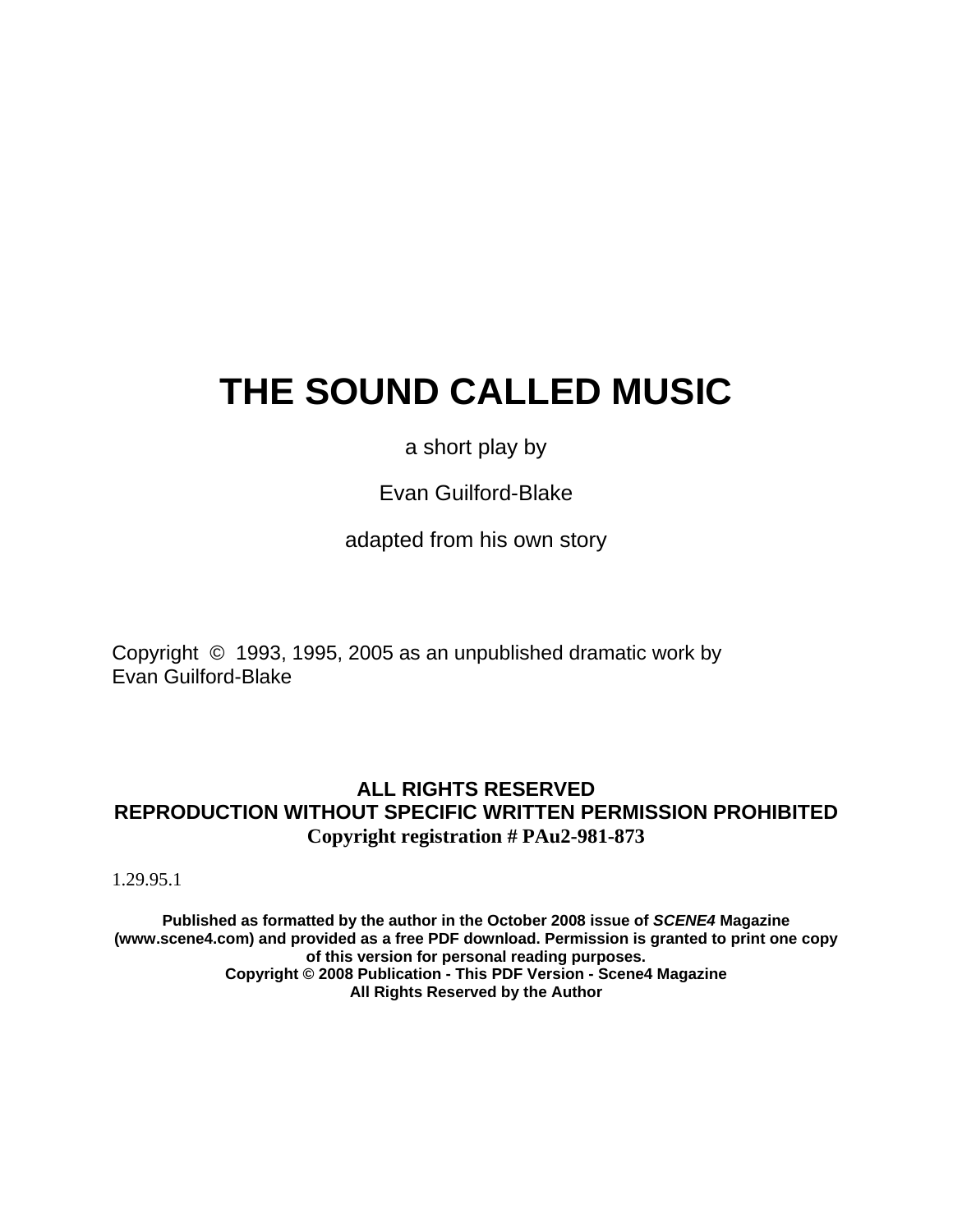**Caution**: This script is provided for reading purposes only. Professionals and amateurs are hereby warned that *The Sound Called Music* is subject to royalty. It is fully protected under the laws of the United States of America, the British Empire, including the Dominion of Canada, and all other countries of the Copyright Union. All rights, including but not limited to professional, amateur, film, radio, and all other media (including use on the worldwide web) and the rights of translation into foreign languages are strictly reserved; and any unauthorized use of the material may subject the user to any and all applicable civil and criminal penalties. All inquiries should be directed to: [www.guilford-blake.com/evan](http://www.guilford-blake.com/evan)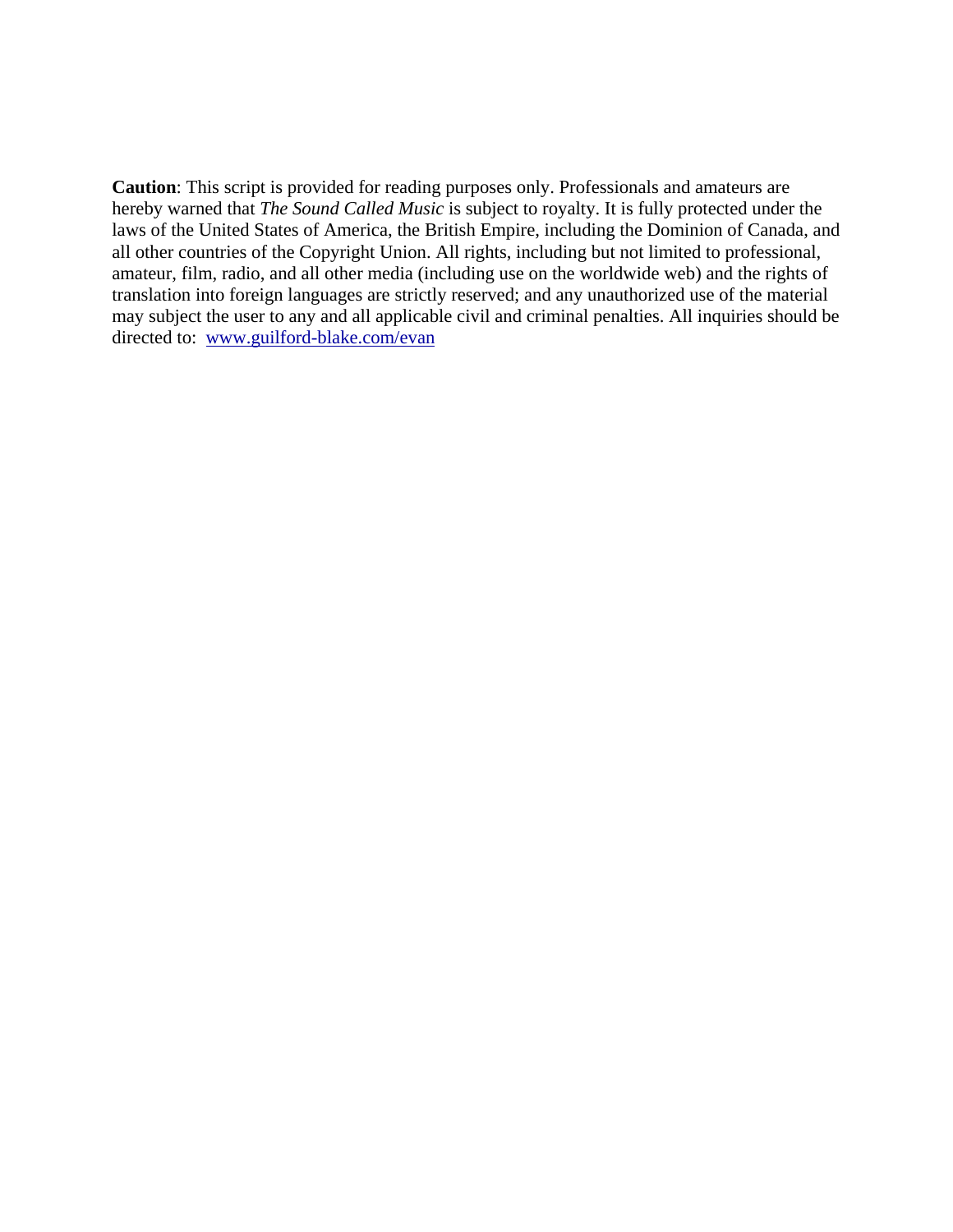## **THE SOUND CALLED MUSIC**

## **CHARACTERS**:

THE MAN - 45. THE WOMAN - 20. THE BARTENDER (may be drawn from the CHORUS) THE CHORUS

 The chorus may consist of as few as four (2M, 2F), or expanded to as many members as the production may wish to use. (As written, the play calls for a Chorus of six.) It is suggested, however, that all chorus members speak, and that the ensemble be equally divided between women and men.

## **THE TIME**:

Approximately the present.

## **SETTING**:

A dance club; its parking lot; an apartment, all in a major American city.

Note: The CHORUS is intended to function in the classic manner, both as an integral part of the action and as a comment upon it. The MUSIC itself is also integral -- it's almost a character, and the music cues are very much that character's "lines." It should not be treated merely as background for the other characters' speeches, or to the setting.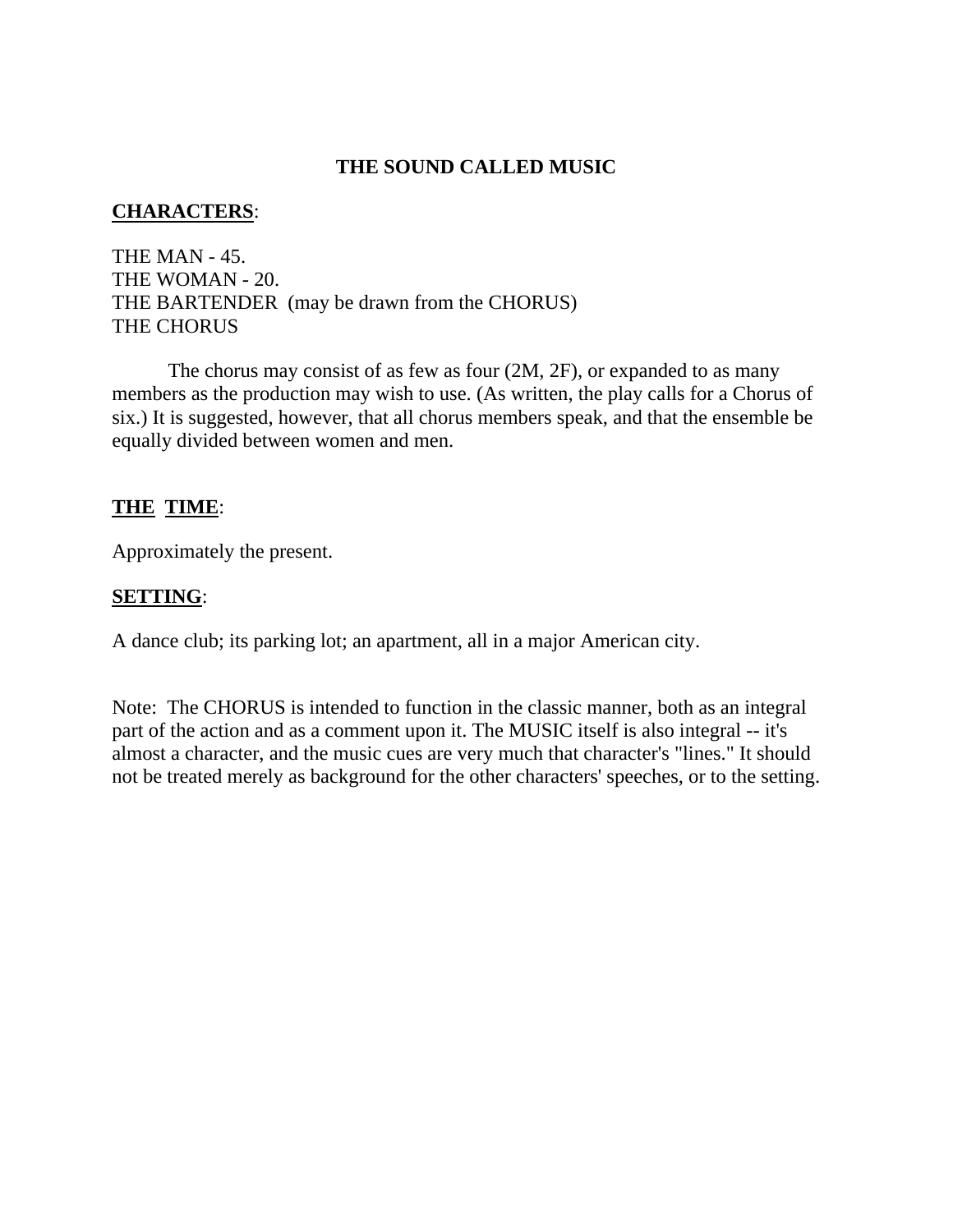O body swayed to music, O brightening glance, How can we know the dancer from the dance?

> --- William Butler Yeats "Among School Children"

Dedicated to Joan and Charles Plock

For George Wilson and Torry Cavanagh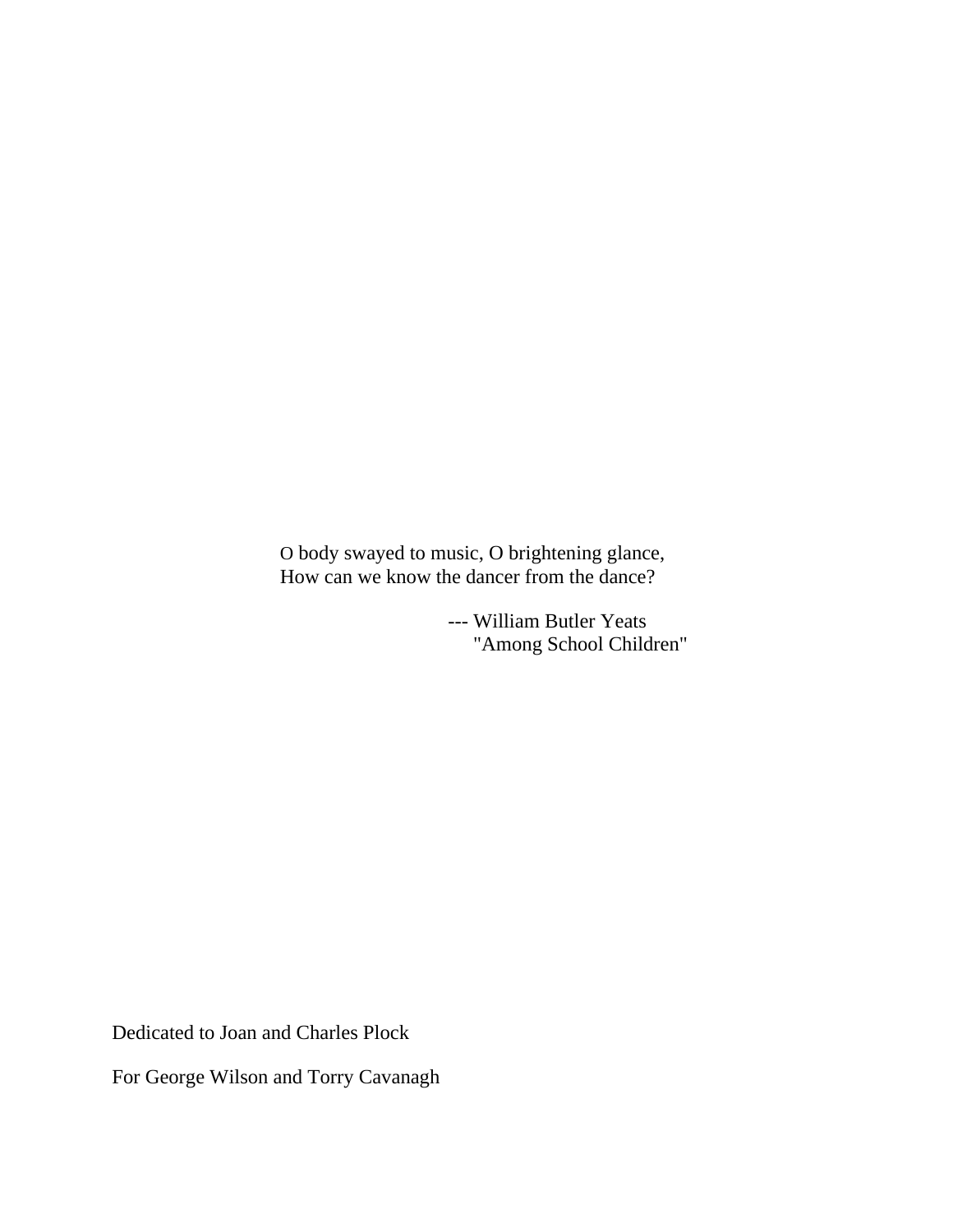**AT RISE**: SPOT UP on the MAN, looking at a photograph. HE puts it into a pocket; there is a LOUD JOLT OF DANCE MUSIC; HE dances. The MUSIC ends, but the MAN continues to dance; LIGHTS of VARIOUS COLORS flick on and off through the SPOT. The CHORUS, onstage, remains in black. The CHORUS' lines, prior to the rise of the generals, should come immediately after each other, almost overlapping.

| He moved                                       | <b>MALE CHORUS #1</b>                                                                                              |
|------------------------------------------------|--------------------------------------------------------------------------------------------------------------------|
| Through glancing bodies,                       | <b>FEMALE CHORUS #1</b>                                                                                            |
| Between vibrating speakers,                    | <b>MALE CHORUS #2</b>                                                                                              |
| Within lambent rays of color,                  | <b>FEMALE CHORUS #2</b>                                                                                            |
| Deaf and blind and dumb                        | <b>MALE CHORUS #3</b>                                                                                              |
| All neurons,                                   | <b>ALL CHORUS</b>                                                                                                  |
| Gliding.                                       | <b>FEMALE CHORUS #3</b>                                                                                            |
|                                                | (There is a another JOLT OF LOUD<br>DANCE MUSIC. The MAN continues to<br>dance. SPOT UP on the WOMAN,<br>dancing.) |
| The woman with whom he danced was half his age | <b>MALE CHORUS #2</b>                                                                                              |
| And smiling.                                   | <b>FEMALE CHORUS #3</b>                                                                                            |
| Spangles,                                      | <b>MALE CHORUS #1</b>                                                                                              |
| Like rows of gilded teeth,                     | <b>FEMALE CHORUS #2</b>                                                                                            |
|                                                |                                                                                                                    |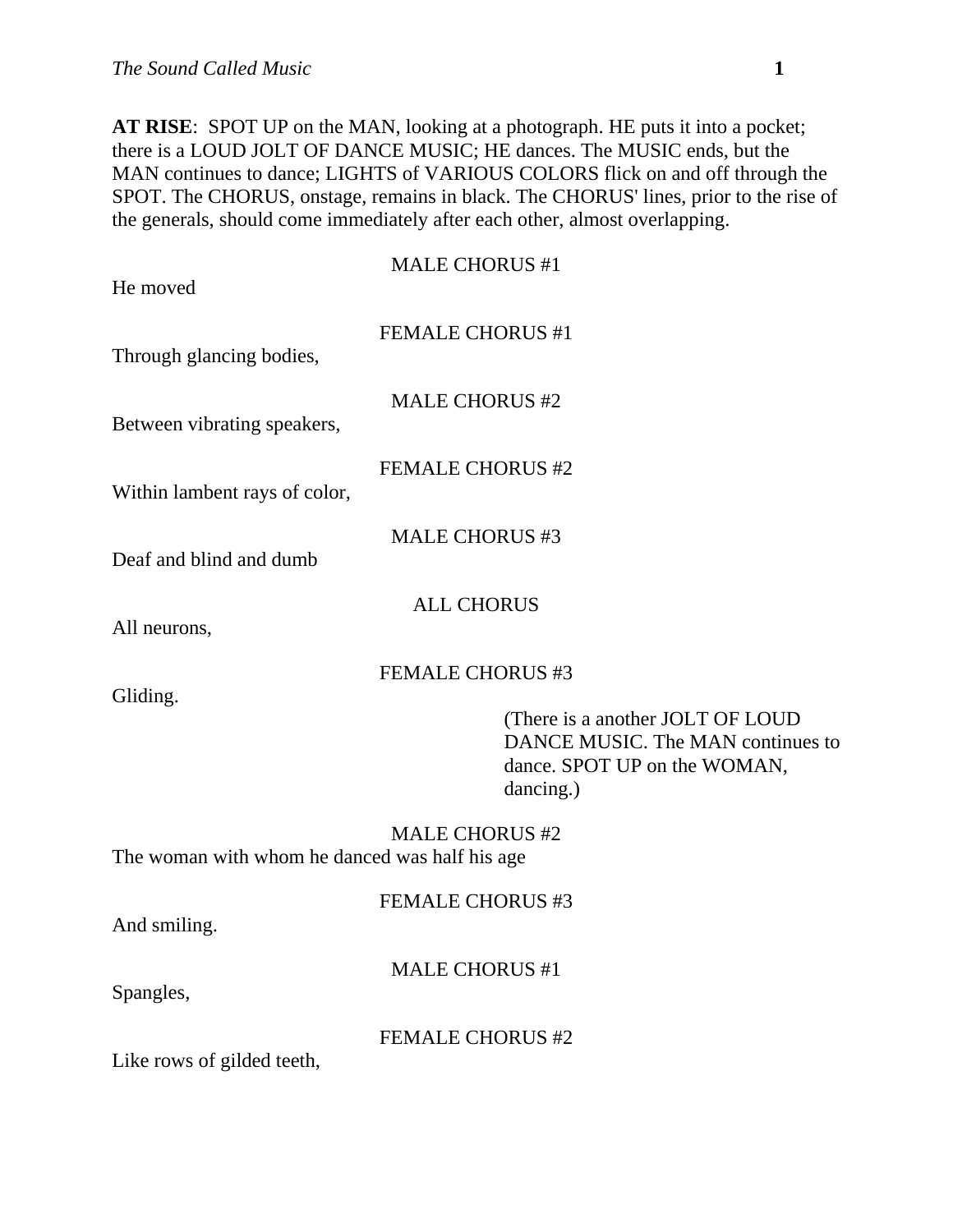## MALE CHORUS #3

Cast gleaming gold light from her blouse and pants.

 (There is a third JOLT OF MUSIC. SPOTS OUT, GENERALS UP. They reveal a long "bar." The MAN and WOMAN dance together.)

## FEMALE CHORUS #1

Time, like the music, rocked by;

## MALE CHORUS #1

Amid the coruscating rhythms, he felt

## ALL FEMALE CHORUS

The warmth of the room,

## ALL MALE CHORUS

The heat of the dancers,

## ALL CHORUS

The fever of the sound.

Drink?

 (Very loud DANCE MUSIC up. During the following the CHORUS will stand at the bar, posed or miming interaction among itself.)

## MAN

 (The WOMAN shrugs her shoulders, indicates: I can't hear you; and cups her hands to her ears.) (Louder) You want a drink? (HE mimes: A drink, then waves toward the bar. SHE nods. HE starts toward it; SHE follows. THEY sit or stand at the bar. HE waves at a BARTENDER who heads toward them. The MUSIC dims, but remains loud, forcing the following to an unnatural volume.) What are you drinking?

## WOMAN

Gin and tonic.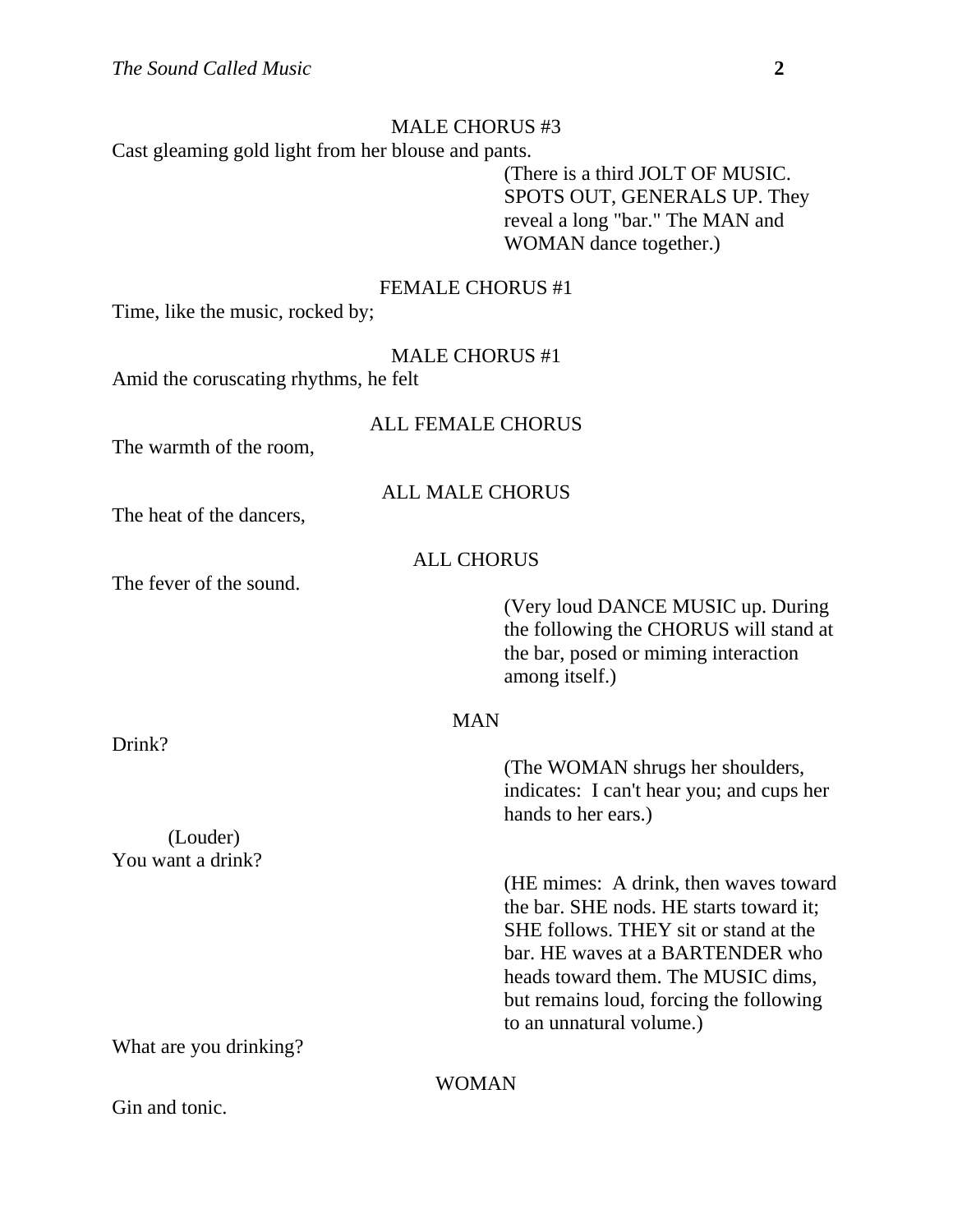## MAN

 (To BARTENDER) Two gin and tonics.

> (The BARTENDER nods and gets the drinks.)

#### WOMAN

You're really great. Out there, I mean.

## MAN

So are you.

## WOMAN

I've never seen you here before. Most of the guys who come in here are, well, under thirty.

## MAN

I'm forty-five.

#### WOMAN

I'm twenty. Don't tell the bartender, okay? I've got ID. (MUSIC to SOFT.)

## MALE CHORUS #2

Her foot moved in time with the sound.

## FEMALE CHORUS #1

They drank their drinks.

MALE CHORUS #3

In the mirror that ran the length of the bar, he watched the people crowded around it,

## FEMALE CHORUS #2

The dancers crowded on the floor,

## MALE CHORUS #1

Watched her

## FEMALE CHORUS #3

And himself.

## (MUSIC VOLUME UP.)

## WOMAN

You don't look forty-five.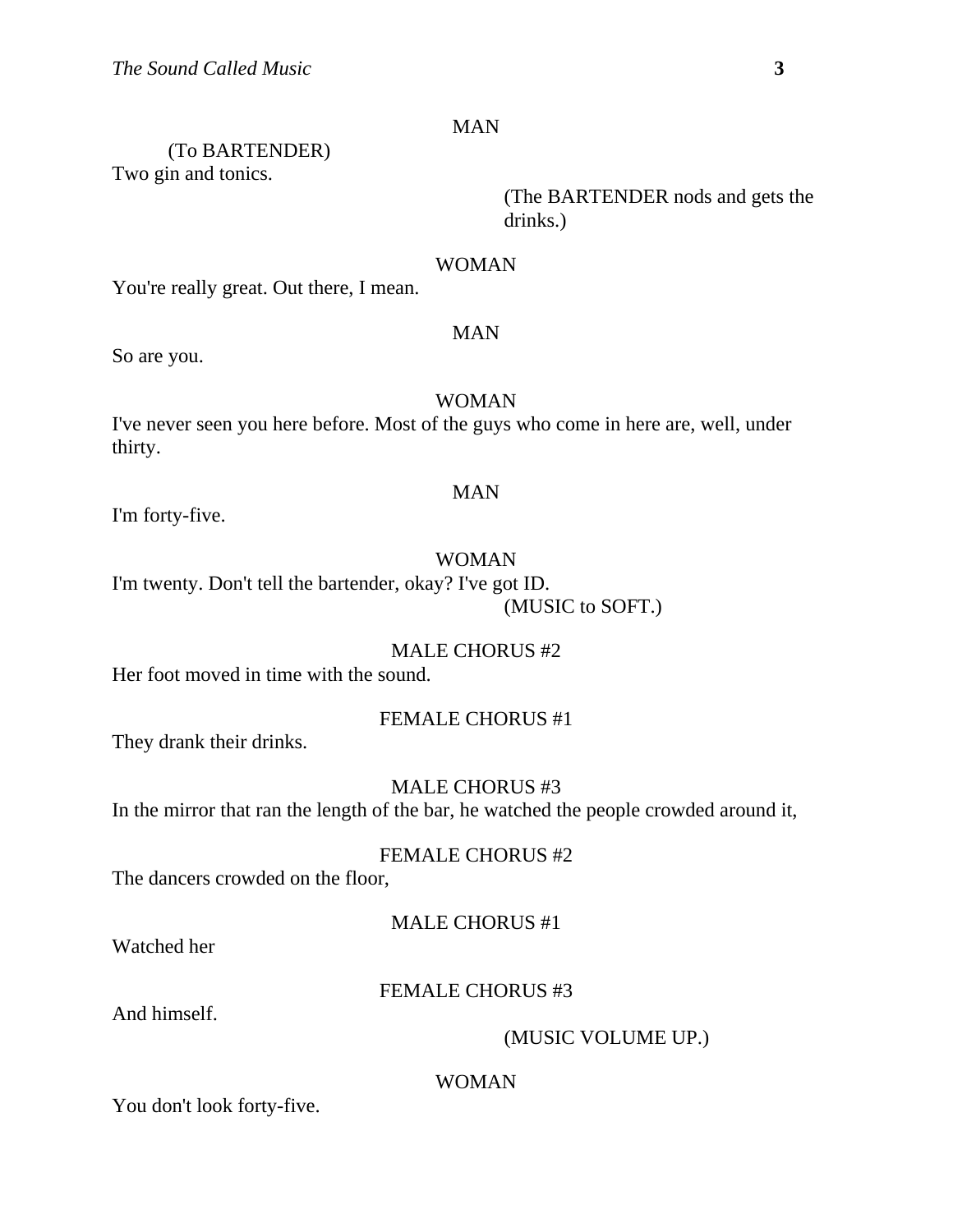## MAN

Don't tell the bartender, okay? I've got ID. (SHE laughs) You've got ID? How'd you get it?

## WOMAN

... There was, there was this - guy; he's in California. Now. That's where it says I'm from.

## MAN

*Is* that where you're from?

## WOMAN

Unh-uh. I *was* there; a while. L.A. Once we went to San Diego... (HE nods) You ever been there?

## MAN

Los Angeles.

#### WOMAN

Vacation or what?

## MAN

Or what. You want a cigarette?

## WOMAN

Unh-unh. But thanks ... I liked California. Warm *all* the time.

## MAN

Yes.

#### WOMAN

You know people there too?

## MAN

 (Slowly; distractedly) I used to. I knew people. Is that where you're from?

#### WOMAN

You asked me that.

# MAN

Oh. I did. I -... Sorry.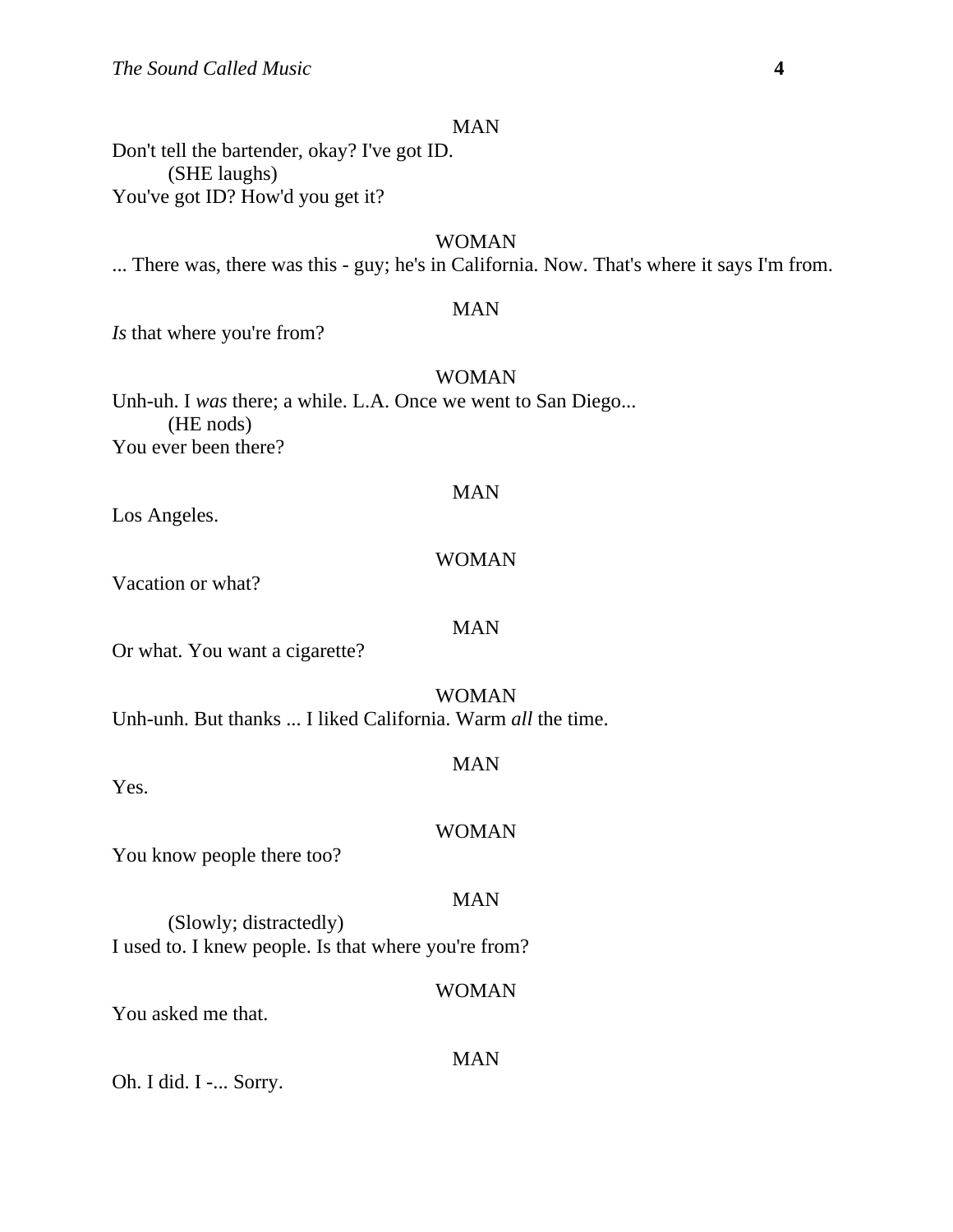#### WOMAN

That's okay.

## MAN

Are you ready to dance again?

## WOMAN

Yeah. In a minute. When we finish these. I hate it when the ice melts and they get watery. (Pause, as various CHORUS leave the bar and move to the "dance floor." THEY dance.)

#### MAN

I've never been in one of these places before.

| You're kidding. Never?         | WOMAN        |
|--------------------------------|--------------|
| Never.                         | <b>MAN</b>   |
| How come?                      | <b>WOMAN</b> |
| We --- - I just didn't.        | <b>MAN</b>   |
| What d'you think?              | WOMAN        |
| I'm not used to it. The music. | MAN          |

## WOMAN

It's not really music. It's just sound; you know? I mean, they call it music but it's not. I mean, it *is* ... but it isn't, it just sort of keeps things - *go*ing. You know what I mean?

## MAN

All very present tense. No past. No future. No thinking.

## WOMAN

 (Laughs) You like it?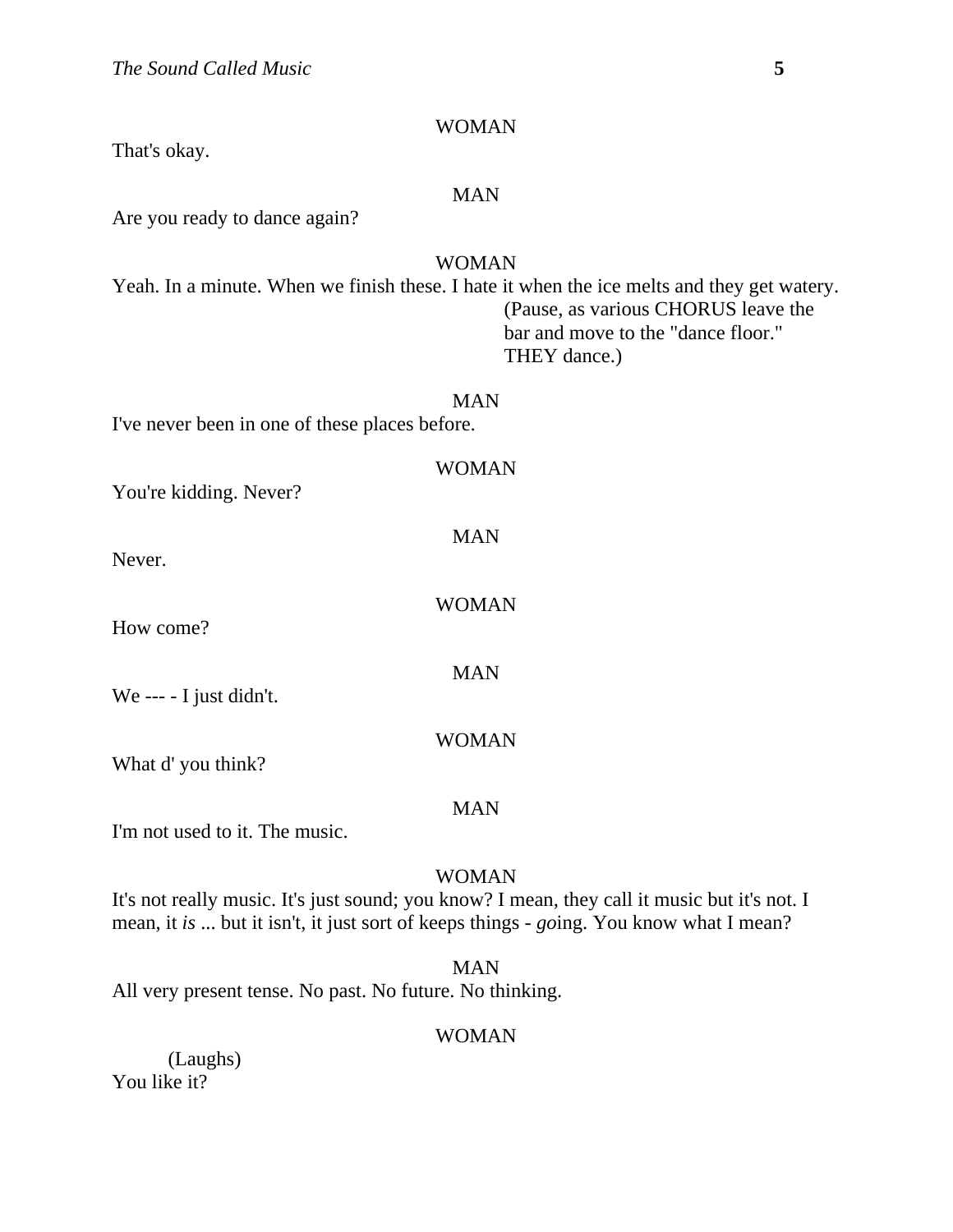MAN I like the proximity, the immediacy. The - detachment.

#### WOMAN

 (Without concern) What does that mean?

#### MAN

 (Short beat. With the start of a smile) Come on, let's dance.

#### WOMAN

 (Laughs) Okay. But what does that mean, what you said.

# MAN

Oh ... nothing.

## WOMAN

 (Brightly, musically) All *ri*-ight.

 (SHE takes his hand, as if to lead him to the dance floor, but SHE does not move.) You're nice. A little weird maybe. But I like you. I'm glad you asked me to dance.

## MAN

 (Clears throat) Let's dance, then.

> (Impulsively, SHE kisses him, a long, deep kiss. When SHE breaks it, HE stands there, his eyes still closed. CHORUS stands at their positions, while the MAN and WOMAN move to the dance floor. MUSIC dims.)

## ALL CHORUS

They danced.

#### MALE CHORUS #3

He lost track of everything

#### MALE #2 AND FEMALE CHORUS #2

But the rhythm,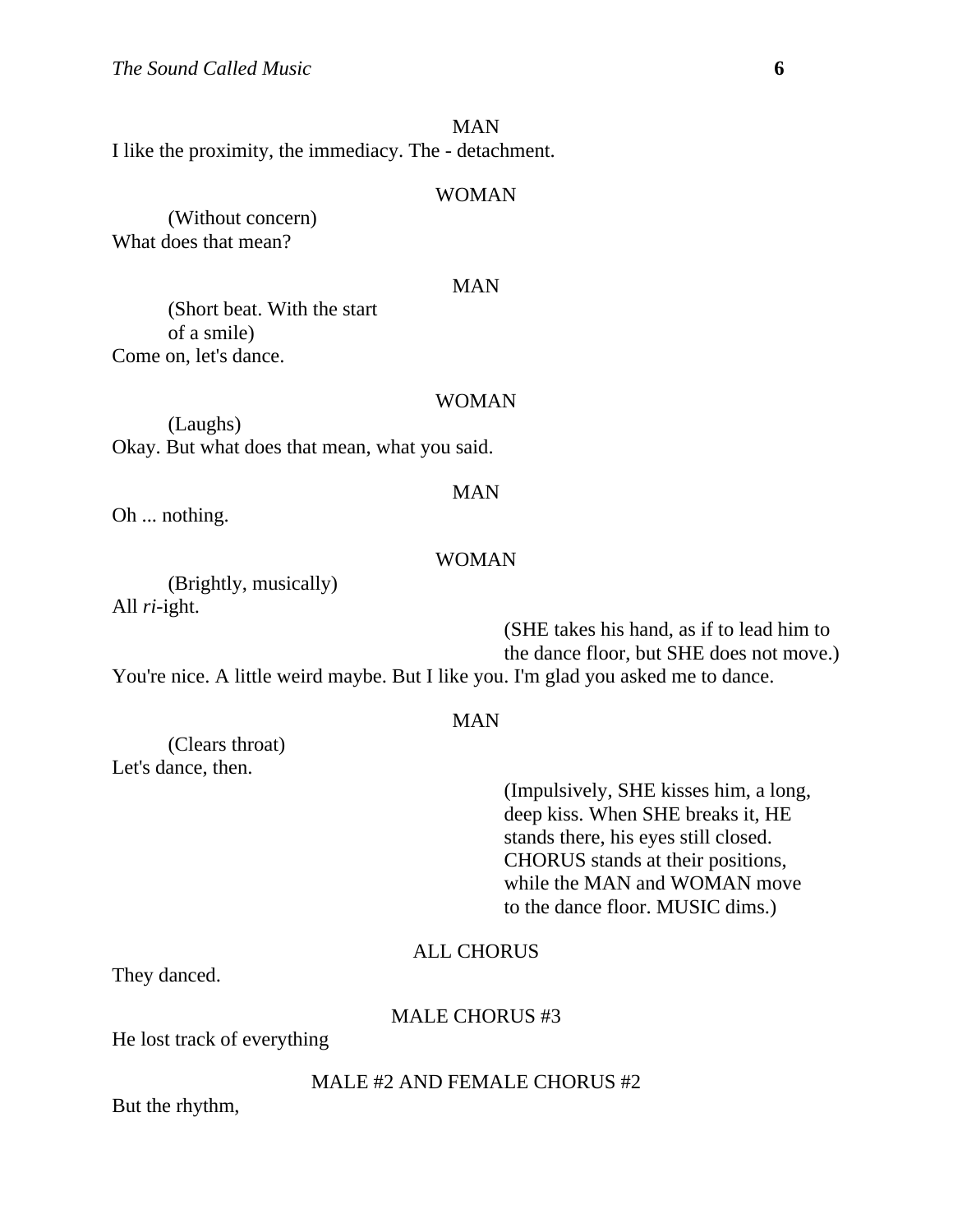## MALE #1 AND FEMALE CHORUS #3

The sound,

## ALL CHORUS

The motion

## MALE CHORUS #2

And he was surprised when he felt his heart pounding in his ears, the sweat soaking his chest, his breath coming in short, thick gulps.

| <b>FEMALE CHORUS #1</b> |  |  |
|-------------------------|--|--|
|-------------------------|--|--|

He looked for her then

## FEMALE CHORUS #2

And found her in front of him,

MALE CHORUS #1

Flecks of light masking and revealing her face,

FEMALE CHORUS #3

Her eyes closed.

#### MALE CHORUS #2

While he watched, she opened them and smiled,

## FEMALE CHORUS #1

Then moved closer to him.

(MUSIC VOLUME UP.)

## WOMAN

Getting tired? (HE nods) Want to sit down? Or get some fresh air?

#### MAN

 (Pointing toward the door) Air.

## WOMAN

I'll get my sweater. Wait for me?

 (HE stands at the dance floor. SHE gets her sweater, then returns to him and leads him "out." As THEY move, the MUSIC dims. Once THEY are out, HE takes off his jacket and sits on a "rail." That action occurs over the following.)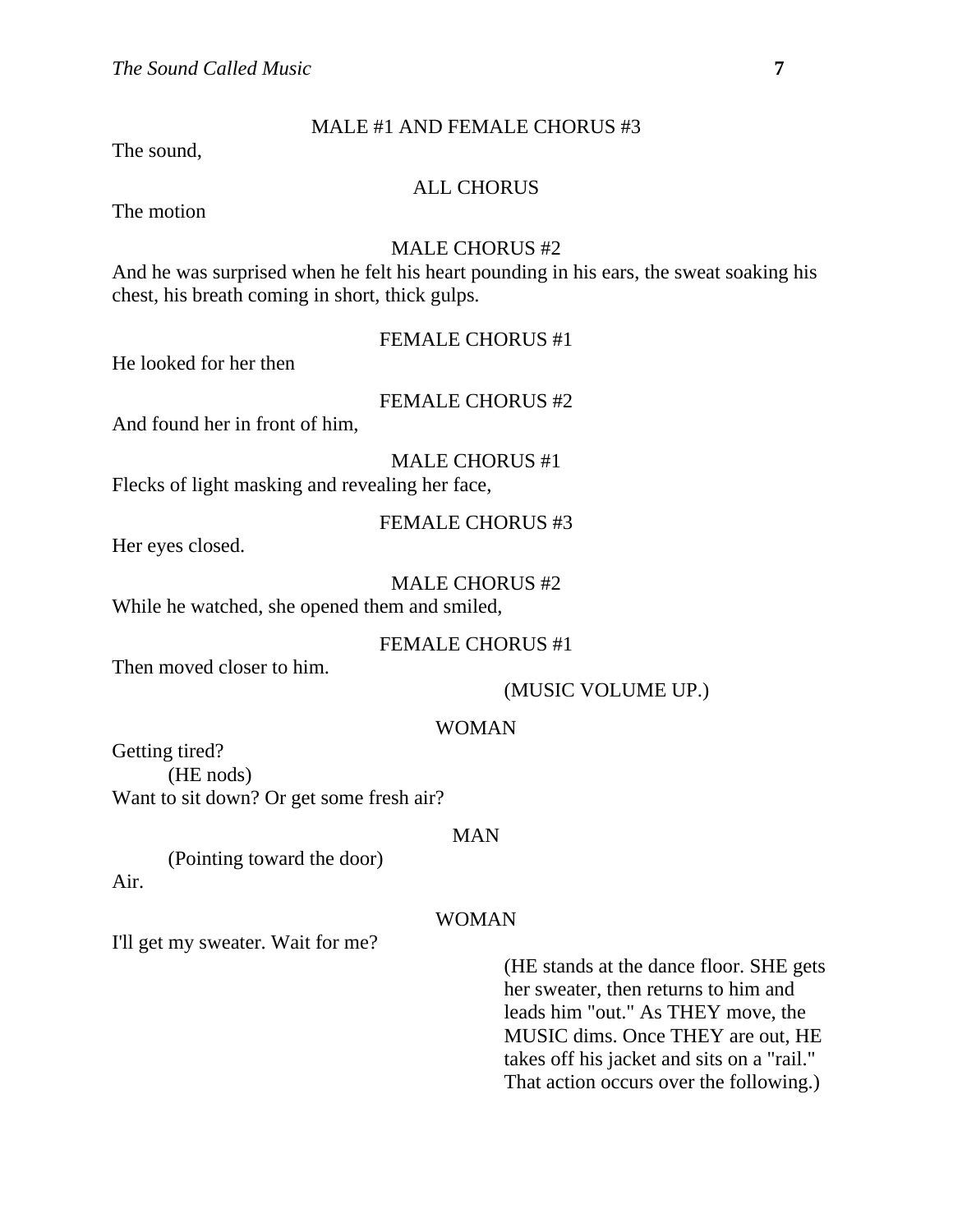#### FEMALE CHORUS #2

The night was cool.

MALE CHORUS #3

He sat on the parking lot guardrail,

MALE CHORUS #1

Letting the light breeze dry the sweat.

FEMALE CHORUS #3 She stood beside him, listening to his breath come,

#### MALE CHORUS #2

First in soft rasps,

## FEMALE CHORUS #2

Then gradually in a regular rhythm.

 (MUSIC OUT. For the rest of the scene, there are NIGHT SOUNDS and the SOUNDS OF PERIODIC TRAFFIC.)

#### WOMAN

You okay?

## MAN

Yes. A little out of shape, I guess.

#### WOMAN

(SHE dabs his temple with a tissue.)

You're really forty-five?

Really.

WOMAN

MAN

I've never - been with a guy that old.

## MAN

 (Refusing to laugh) I'm an adventure; is that it?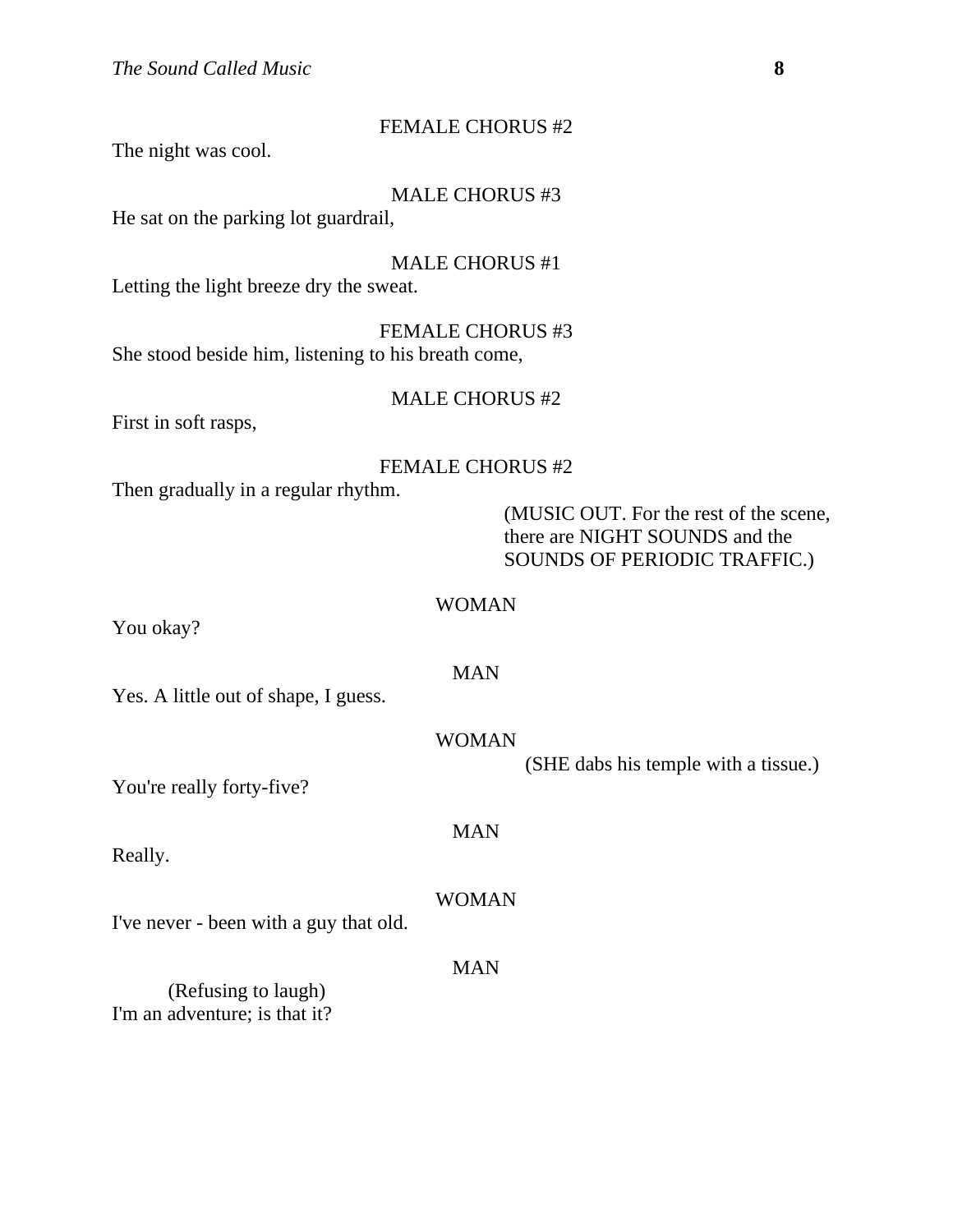|                                             | <b>WOMAN</b>                                                                                                                                                                                                                                                                             |  |
|---------------------------------------------|------------------------------------------------------------------------------------------------------------------------------------------------------------------------------------------------------------------------------------------------------------------------------------------|--|
| (Smiles)<br>No. I just like you.            |                                                                                                                                                                                                                                                                                          |  |
| You close your eyes when I kiss you.        | (SHE kisses him, not on the mouth.)                                                                                                                                                                                                                                                      |  |
| Yes.                                        | <b>MAN</b>                                                                                                                                                                                                                                                                               |  |
| That's nice  Want one?                      | <b>WOMAN</b>                                                                                                                                                                                                                                                                             |  |
|                                             | (SHE offers a breath mint.)                                                                                                                                                                                                                                                              |  |
| No. Thanks.                                 | <b>MAN</b>                                                                                                                                                                                                                                                                               |  |
|                                             | (SOUNDS UP. THEY listen.)                                                                                                                                                                                                                                                                |  |
| (After a long pause)<br>You live near here? | <b>WOMAN</b>                                                                                                                                                                                                                                                                             |  |
| Not too far. A couple of miles.             | <b>MAN</b>                                                                                                                                                                                                                                                                               |  |
| Alone?                                      | <b>WOMAN</b>                                                                                                                                                                                                                                                                             |  |
| Yes. Alone.                                 | <b>MAN</b>                                                                                                                                                                                                                                                                               |  |
| Me too. Me too.                             | WOMAN                                                                                                                                                                                                                                                                                    |  |
|                                             | (LIGHTS FADE. There is a JOLT OF<br><b>LOUD DANCE MUSIC. THEY start</b><br>off. As THEY do, Albinoni's "Adagio" is<br>heard. and the CHORUS comes<br>downstage, left and right. The LIGHTS<br>hold at a dim level. The MAN and<br>WOMAN come to center and suggest the<br>next morning.) |  |

# FEMALE CHORUS #1

In the morning she kissed him lightly when she woke and watched him recognize her face.